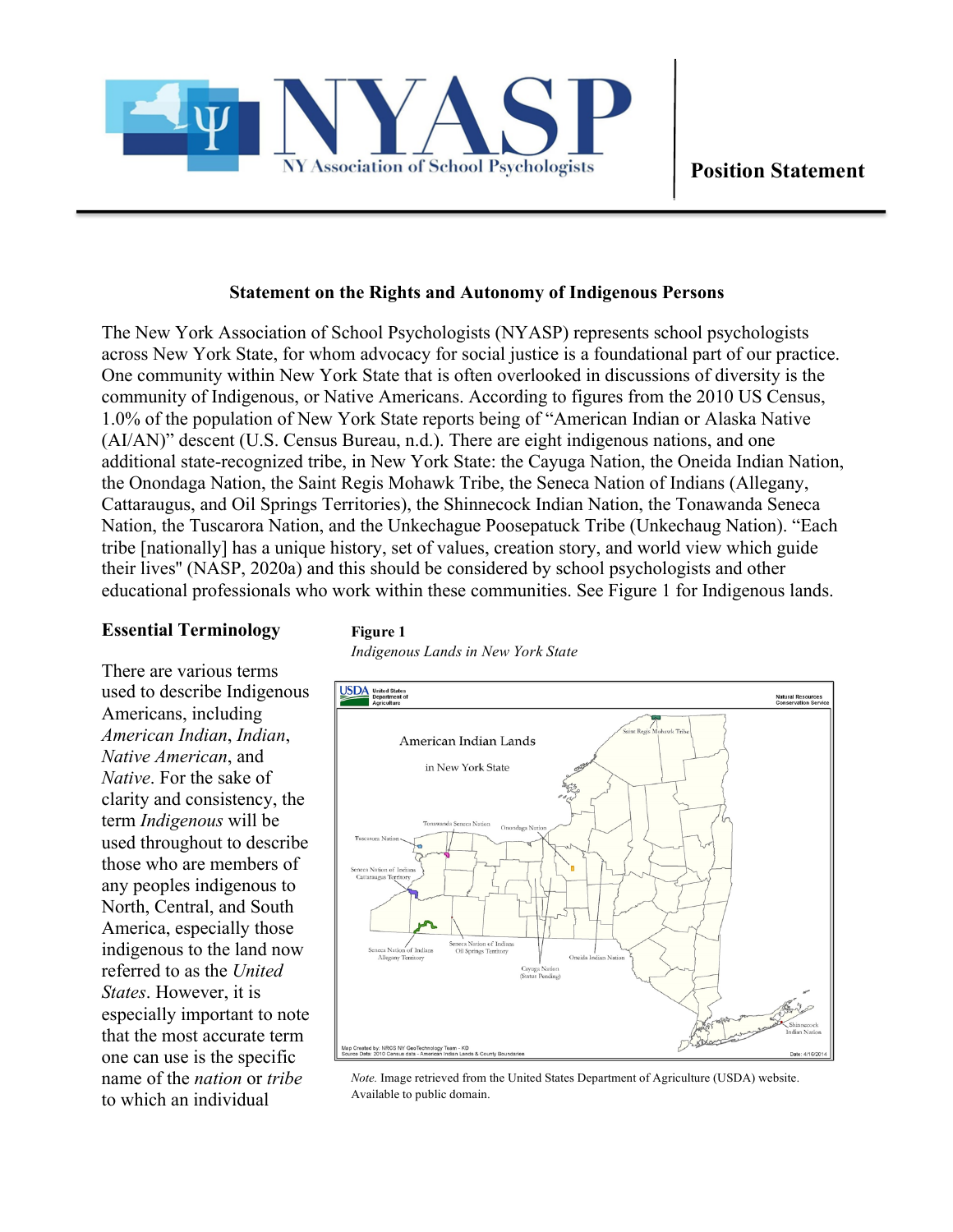belongs when referencing those particular groups or persons. The following definitions are important to keep in mind:

**American Indian/Alaska Native (AI/AN):** these terms are typically used interchangeably, and are used to describe all Indigenous people of the continental United States and some in Alaska. These terms are usually used to broadly describe groups of Indigenous peoples (Native American Journalists Association, n.d.). AI/AN are also terms used in the United States Census when collecting data about individuals who have origins in any peoples indigenous to North and South America (including Central America) and who maintain cultural identification through tribal affiliation (Gibson, 2019).

**Indigenous or Aboriginal**: these terms generally refer to individuals who are descendants of those who inhabited a country or geographic area at the time before people of different cultures or ethnic origins arrived. In the United States, those who are considered *Indigenous* or *Aboriginal* are those who are descendants of the land before Christopher Columbus' invasion (Maybury-Lewis, 2005).

**Nation**: similar to describing a *tribe*, this term acknowledges that long before the United States existed, many different Indigenous peoples had governments and made agreements with each other. Some might use the words *nation, tribe, band,* and/or *rancheria* interchangeably (Dunbar-Ortiz, 2019).

**Native American**: a term that refers to all Indigenous people of the United States and its trust territories, including American Indians, Alaska Natives, Native Hawaiians, Chamorros, American Samoans, U.S. Residents from Canada First Nations, and Indigenous communities in Central and South America (Gibson, 2019).

**Reservation**: an area of land reserved for a tribe or tribes under agreement with the United States government, executive order, federal statute, or administrative action as permanent tribal lands. This may also be land of which the federal government holds a title on behalf of a tribe/s (Gibson, 2019).

**Tribal Sovereignty**: the right of Indigenous peoples to govern themselves. The U.S. Constitution recognizes Native American tribes as distinct governments and they have the ability to regulate their own internal affairs (National Conference of State Legislatures, 2013). Contracts among nations, or treaty rights, are considered to be the *supreme law of the land* (United States Department of the Interior, n.d.).

**Tribe/Tribal Affiliation**: any Indigenous tribal entity with a government-to-government relationship with the United States. Each tribe has its own culture, language, traditions, and community (Gibson, 2019).

## **Indigenous Conceptual Framework**

A framework for understanding Indigenous worldviews is essential to understanding how to work in a culturally-responsive manner. Therefore, NYASP recommends that practitioners acquaint themselves with the *Indigenous Conceptual Framework* developed by the NASP Indigenous American Subcommittee (NASP, 2020a). This framework is described below, very briefly, but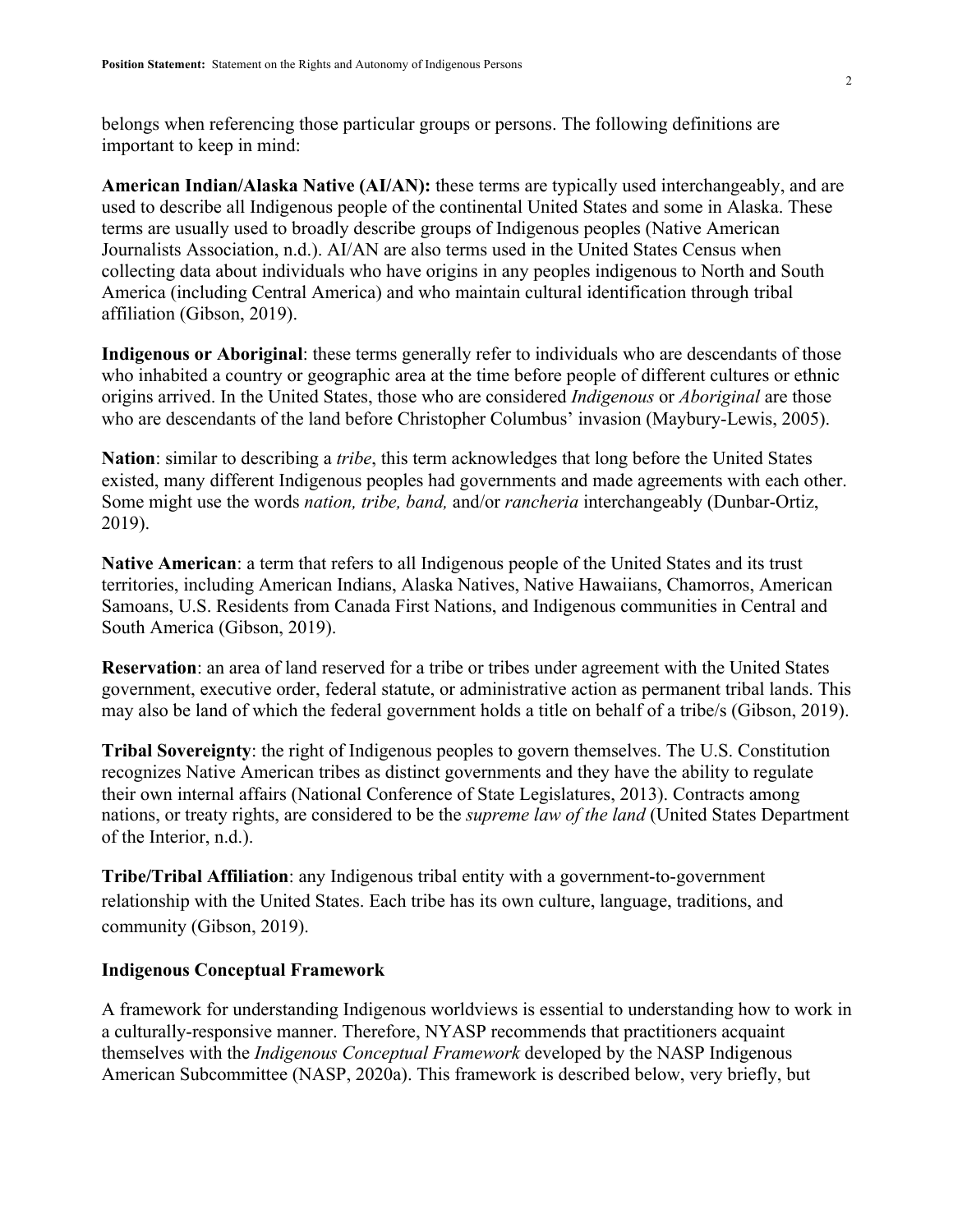practitioners should review the entire position statement from NASP in order to thoroughly understand it.

In brief, the framework describes key ideas and practices and how they inform the development of Indigenous youth and their families. The framework first describes four points that are integral to understanding how to build relationships, which include sovereignty, language, intentionality, and reciprocity. The framework also describes four key elements to human experience and development which are spiritual, cognitive-academic, social-emotional, and physical development. The elements "that flow throughout the other components" of the model include intervention; home, school, and community collaboration; school culture and policy; resiliency; educational and historic foundations; legal and ethical practices; research; assessment; and, intervention (NASP, 2020a, p. 8).

# **Accurate, Comprehensive, Portrayal of Indigenous History and Culture in Schools and in School Psychology Training Programs**

While education in Indigenous history and culture has been mandated in schools operated by the Bureau of Indian Education since 1934 (U.S. Department of Interior, n.d.), there is currently no mandate to teach it in public schools. Some states and localities have adopted curricula that teach about Indigenous history and culture, but there is no requirement at the federal level to do so. In New York State, students in fourth grade learn about Indigenous groups that inhabited the region that became New York State in the context of learning about how geographical patterns affected where their communities developed, how they organized and governed their societies, and their "unique way of life" and "customs, beliefs, and values" (New York State Education Department, 2017). Students return to study Indigenous communities more in-depth in fifth grade, and students in grades seven and eight begin to study different Indigenous groups separately from those who inhabited New York. In grade seven, students learn about western expansion, "Manifest Destiny," and the consequent displacement of Indigenous peoples for the first time.

It is notable that, even as New York State mandates courses of instruction "in patriotism, citizenship, and human rights issues, with particular attention to the study of the inhumanity of genocide, slavery, (including the freedom trail and underground railroad), the Holocaust, and the mass starvation in Ireland from 1845 to 1850," no mention is made of the crimes perpetuated aginst Indigenous peoples (NY Educ L § 801, 2012). As part of their efforts to promote culturally responsive teaching in their school districts, school psychologists can advocate for diversifying and decolonizing the curriculum. There are various tools available for districts to use to examine existing curricula, including the NYU Culturally Responsive Curriculum Scorecard (New York University, n.d.). School districts can also take specific steps to ensure instructional accuracy of Indigenous culture and diversity in the curriculum. When possible, these steps may include teaching Indigenous languages, literature, songs, and traditional stories (when and where culturally appropriate), and to observe Indigenous holidays and cultural practices (including those that would require students to be absent from school).

Within the Indigenous Conceptual Framework (NASP, 2020a), these practices would fall under Educational and Historical Foundations, School Culture and Policy Advocacy, and Legal and Ethical Practices, and would respect Indigenous sovereignty, language, and the principle of intentionality (which involves the intention of giving Indigenous persons full respect). These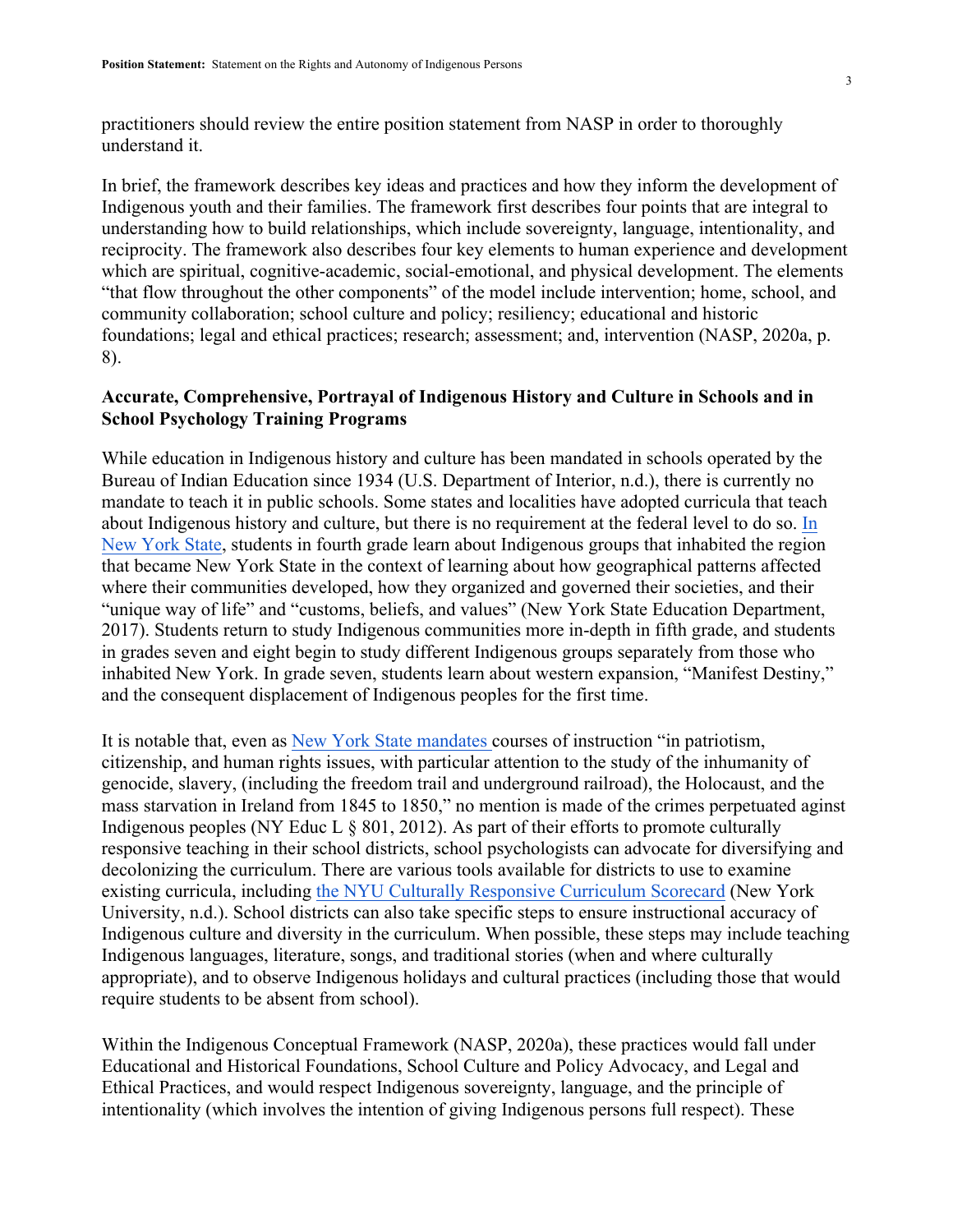practices would improve the spiritual, cognitive-academic, social-emotional, and physical development of Indigenous children and offer the opportunity for non-Indigenous students to more comprehensively understand the historical experiences of Indigenous peoples and promote cultural humility in classrooms and school communities.

School psychology training programs must also commit to developing the multicultural competency of their students. School psychology trainers have a duty to learn and teach about historical oppression and poor treatment of Indigenous peoples in colonized education that led to long-term intergenerational effects (Johnston-Goodstar & VeLure Roholt, 2017). It is also essential to teach future practitioners about discrimination in assessment, interventions, and identification for giftedness programs and special education. For example, during the 2015–2016 academic year, 17% of Indigenous children and youth were served with an Individualized Education Program (IEP), more than any other racial or ethnic group (McFarland et al., 2018). In a national survey, school psychologists reported significant disparities in their levels of training and in the tools they need to serve Indigenous children, youth, families, and communities with competence, with high percentages reporting being underprepared or unprepared (NASP, 2020a; Robinson-Zañartu et al., 2011). This is obviously an area that should be addressed in school psychology training programs, and NYASP calls upon training programs in New York State to attend directly and intentionally to the Indigenous population in their consideration of culturally-responsive practices and diversity.

Often topics regarding the history and culture of Indigenous peoples are ignored in schools. School psychologists with this knowledge will be better prepared to identify and address unfair practices that continue to exist in schools. Furthermore, school psychology trainers must also be aware of their own biases and how these relate to their own teaching methods. It is essential that Indigenous students do not feel invisible at any educational level.

#### **Culturally-Responsive Practices with Indigenous Students and Families**

School psychologists are aware that unfair assessment practices can lead to disproportionate representation of individuals from marginalized groups in special education. School psychologists have access to many professional resources on fair and culturally-responsive assessment practices. However, a quick review of the current edition of *Best Practices in School Psychology* reveals that while there are several chapters dedicated to culturally-responsive assessment with immigrant students, students who are English Language Learners, and students from low socioeconomic backgrounds, there is no chapter on fairly assessing Indigenous students (though it should be noted that Goforth et al. (2014) do mention Indigenous students in the context of practicing in rural settings). Often, Indigenous students are included in the group labeled "other" in the norming sample of tests, making it difficult for school psychologists to assess the appropriateness of their use with Indigenous students. As Dauphinais et al. (2017, p. 25) note, "it is important to question the validity of standardized, norm-referenced tests," to seek to determine if the test being administered is valid for Indigenous students, and to question whether the standardization sample was sufficiently representative of the Indigenous population. For these reasons, scores obtained on standardized tests of cognitive ability and academic achievement "are not likely to be valid" with Indigenous students (NASP, 2020a, p. 7).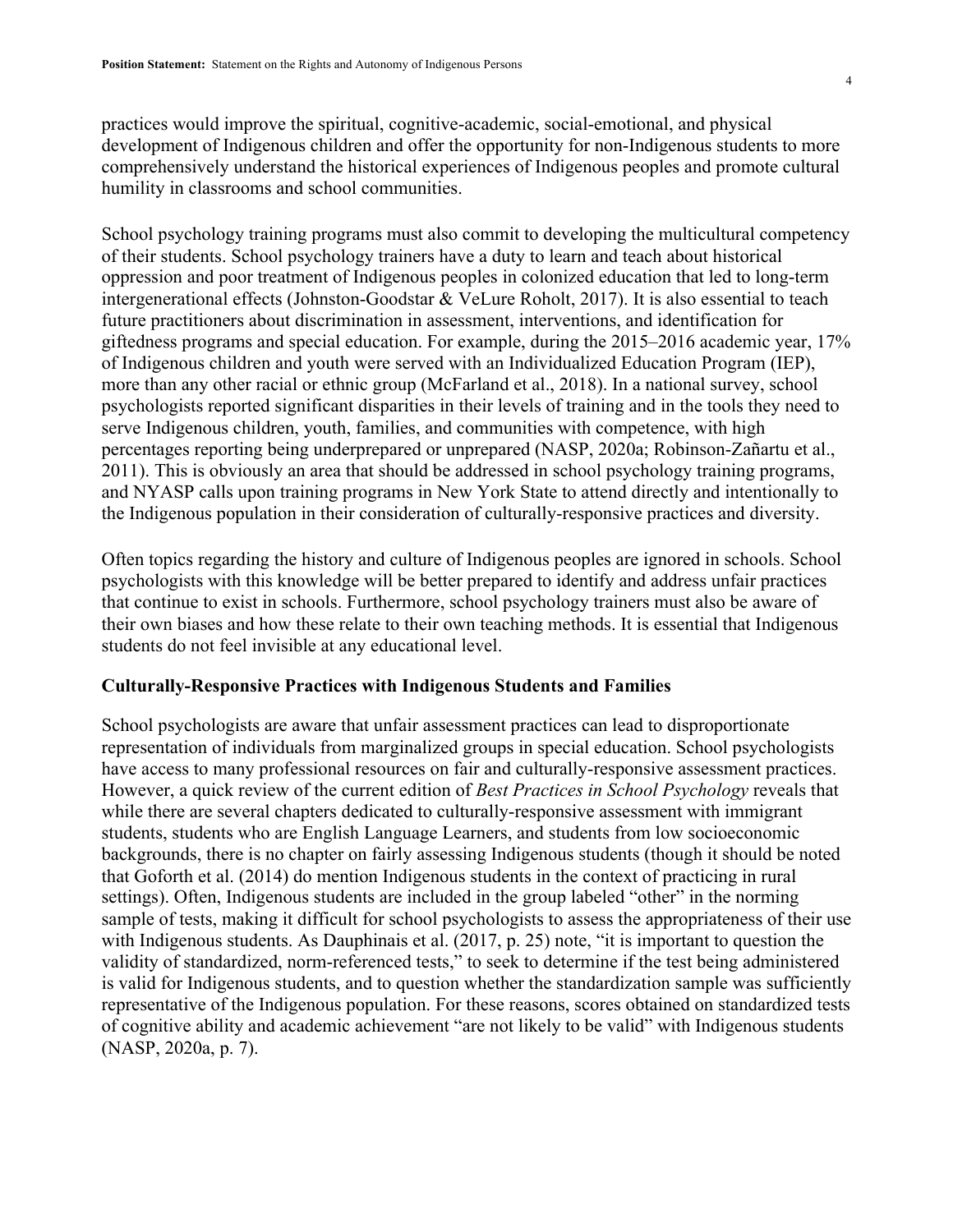School psychologists should also understand that, as with all students, "assessment" does not begin at Tier 3 in an MTSS framework, but rather that the appropriateness of the core curriculum and supplemental interventions must be considered when determining if a student has a disability. Therefore, school psychologists should strive to ensure that Indigenous history and culture is portrayed comprehensively and accurately, that interventions for Indigenous students are developed in collaboration with Indigenous families and communities in a culturally-sensitive manner, and that assessments used to evaluate student progress within the curriculum, as well as to evaluate students for special education services, are not culturally biased (NASP, 2020b).

One way to achieve this would be to change how school psychologists understand evaluations. The current focus is on traditional "evaluation," which involves comparing one individual student to a norm group composed mostly of students from dissimilar backgrounds. An "assessment-andintervention" model, on the other hand, considers ecological and cultural factors, including curriculum, instruction, grading, and family engagement, and favors the use of low-inference assessments that are directly tied to the curriculum rather than comparing students to members of the dominant culture (Cook-Morales et al., 2006). In this model, the focus would not be on identifying disabilities, but on examining factors that affect the student and exploring resources for intervention.

This would also involve using cultural brokers to facilitate collaboration between families and schools, dynamic assessment and mediated learning (or, "response to mediated intervention") that directly targets inefficient/underdeveloped skills to design home and school-based interventions, all of which have been demonstrated to be effective for culturally/linguistically diverse students in general, including Indigenous students. A thorough description of the *response to mediated intervention* process can be found in Robinson-Zañartu et al. (2017). All of this should happen during the problem-solving stage, before a referral for special education is considered.

School psychologists must be mindful of cultural loading on diagnostic and routine assessments in schools (Cormier et al., 2014). Even low-inference, relatively low-stakes tests, such as curriculumbased assessments, can still be highly culturally loaded. For example, a reading passage on a topic such as riding the subway might be incomprehensible to a student who has never seen a subway for reasons that have nothing to do with their reading abilities. If we do not consider such cultural loading, assessment results might lead to improper placement in special education or the general persistence of unfair treatment of Indigenous youth.

When a referral for special education is needed, and consideration of individual differences is impossible to avoid, assessment should involve a solid, thorough developmental history, data from multiple respondents in different contexts, and a comparison of the student's performance to that of others from similar backgrounds (Cook-Morales et al., 2006), not just to peers in the dominant culture. Additionally, if students are found eligible for special education, it is crucial to keep in mind that special education is a service, not a place, meaning that schools should avoid placing students in more restrictive environments than are necessary to ensure that they make adequate progress. Finally, once services start, schools should engage in continuous assessment of outcomes and needs in order to decide how to refine, revise, and/or discontinue services for individual students.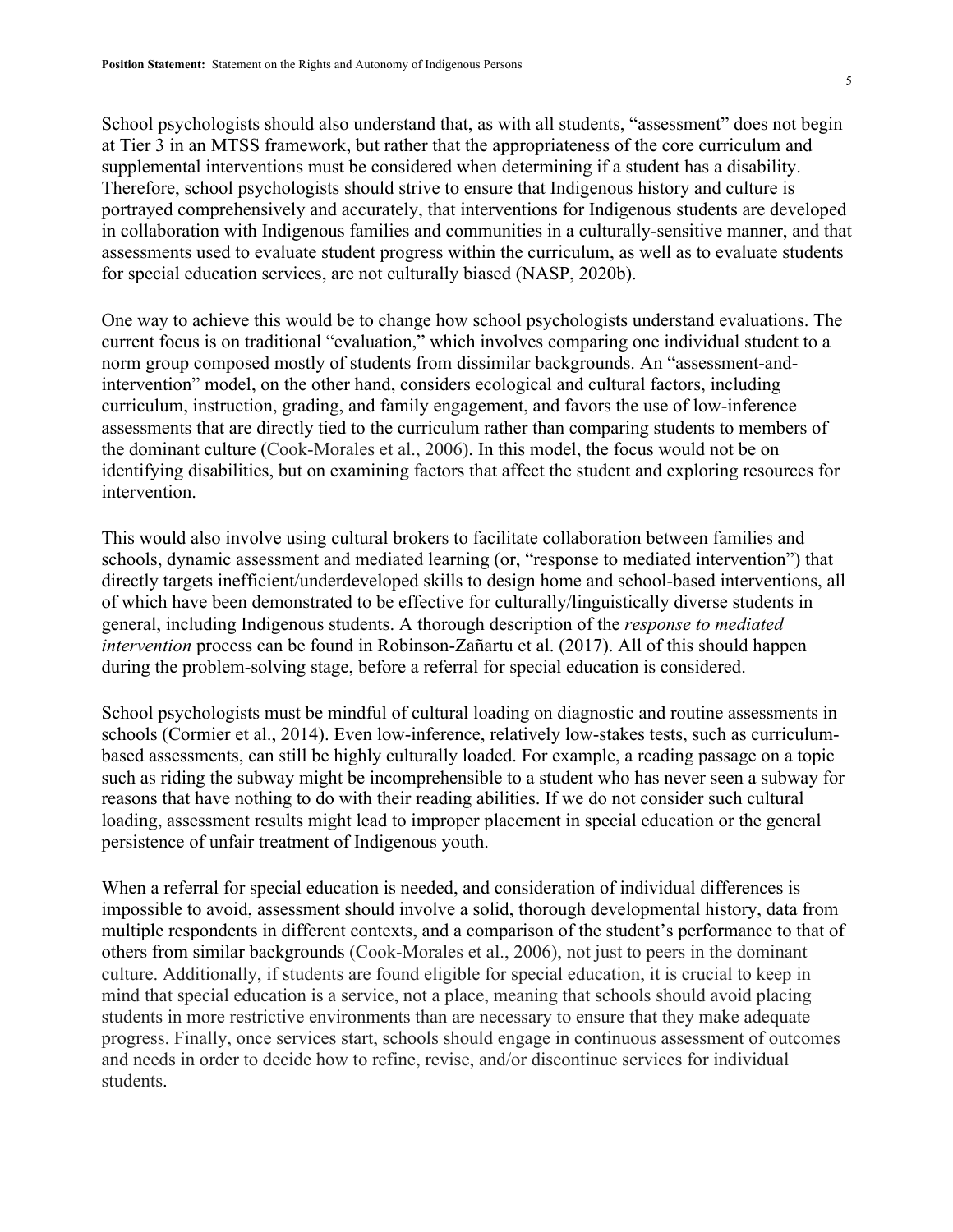Within the Indigenous Conceptual Framework (NASP 2020a), these practices would fall under School Culture and Policy Advocacy, Research, Assessment, Intervention, Home/School/Community Collaboration, and Legal and Ethical Practices, and would respect Indigenous sovereignty, language, and the principle of intentionality (which involves the intention of giving Indigenous persons full respect). These practices would safeguard the spiritual, cognitiveacademic, social-emotional, and physical development of Indigenous children.

#### **Gender Identity**

Historically, Indigenous peoples have recognized multiple gender identities. The term *Two-Spirit* describes a broad range of sexual and gender identities of Indigenous peoples across North America. It is a term that some use to refer specifically to cultural roles of those who embody female and male spirits, as well as a way to describe Indigenous persons who identify as Lesbian, Gay, Bisexual, Transgender, or Queer (LGBTQ; Hunt, 2016). Other nation-specific terminology, including *Mahu*, *napew iskwewisehot*, *iskwewka napewayat*, and *Muxe*, are used to describe individuals who might identify outside of the binary system of gender (NASP, 2020a). Note that not all of these terms are used universally. Many Indigenous individuals do not view sexuality in the context of heteronormativity. Within many Indigenous groups, gender roles and sexual identities are based on societal factors, culture, political, and spiritual worldviews (Hunt, 2016). It is necessary that school psychologists understand the difference between sex and gender, particularly the differences that exist across cultures. It is equally important that school psychologists attempt to consider aspects of gender identity without using a Euro-centric perspective. For example, the term *Muxe* describes individuals assigned male at birth who also manifest feminine identities in their dress and attire, but who do not wish to become female. They self-identify as a third gender and adopt masculine and feminine characteristics (Chiňas, 2002). While similar to those who identify as transgender, this term differs in many cultural aspects. Regardless of the spectrum of gender identity and acceptance that takes place within Indigenous groups, discrimination continues to run rampant for those who identify outside of a binary system. School psychologists must be aware of the discrimination that may take place regarding the gender identity of Indigenous youth and integrate this knowledge into their work regarding school climate, culture, and behavioral expectations.

Within the Indigenous Conceptual Framework (NASP, 2020a), this would fall under practices employed to improve school culture and policy, build resiliency, and intervention, in order to honor Indigenous sovereignty and spirituality and build social/behavioral and cognitive academic skills. This would also be consistent with New York State school psychologists' legal and ethical responsibilities under the New York Dignity for All Students Act (DASA; 2013).

#### **Graduation and Dropout Rate**

In order to help Indigenous youth succeed, educators must consider protective factors, such as validating culture and identity, spirituality, and family connectedness (Borowsky et al., 1999; Garrett et al., 2013; Mackin et al., 2012). Cultural variables, such as one's ethnic identity and their perceived cultural fit in school, are linked to the educational experiences of Indigenous students (Chee et al., 2019). In fact, those who have a high ethnic identity report higher grade point averages, while those with low ethnic identity and higher perceived discrimination in schools indicate more hopelessness (Jaramillo et al., 2015). By incorporating lessons on identity into the school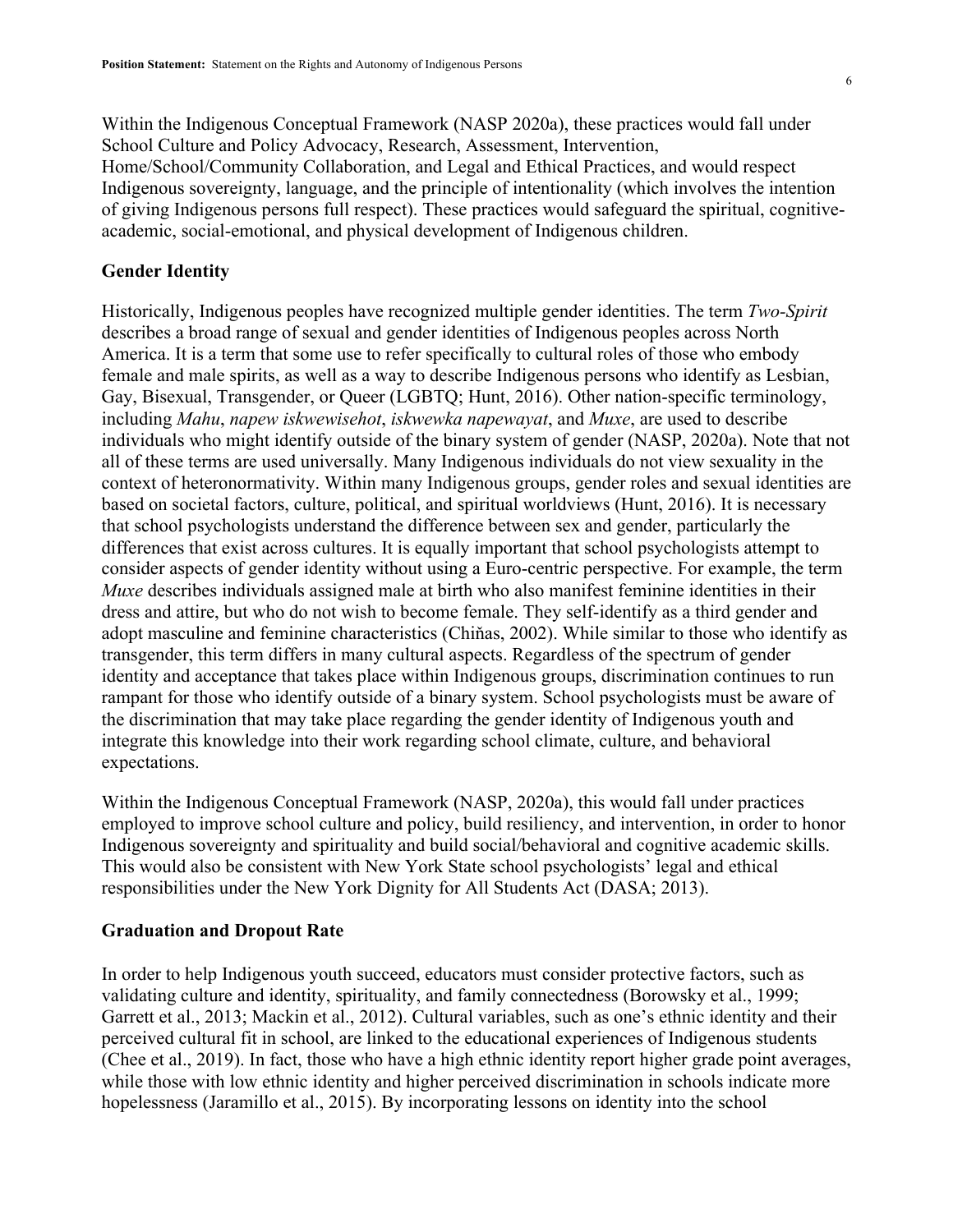curriculum, Indigenous youth can better affirm their culture and recognize the influences of historical trauma and colonization (Robinson-Zanartu et al., n.d.).

Understanding the development of cultural identity and how historical trauma might impact one's identity is also important when working with Indigenous youth. Unfortunately, the history of public education for Indigenous populations is filled with turmoil and grief. In fact, recent generations likely still recall the horrendous treatment at *Indian Residential Schools*. Many Indigenous youth were forcibly removed from their parents and made to attend these government boarding schools (Pember, 2019). In many circumstances, they were encouraged to abandon their traditional languages, cultures, and practices. For example, individuals were forced to cut their long hair, a source of pride for many Indigenous people (Pember, 2019). Some individuals reported experiencing physical and sexual abuse at their schools. Food and medical attention were also scarce, which resulted in the death of many students. These residential schools were widespread across the United States, including New York. For example, the Thomas Indian School, which was located at the Cattaraugus Indian Reservation in Erie County, New York, has been described as "the worst of them all" (Belke, 2016, para. 8). It was at this school that many Indigenous youth experienced severe emotional, psychological, and physical damage because of their identities (Burich, 2016). This inhumane treatment across the United States lasted as late as the 1990s. Understandably, many Indigenous individuals are distrustful of the American education system as a result of this treatment (Child, 2016).

School psychologists can work to increase their own multicultural competency by educating themselves about colonization, historical oppression, historical and intergenerational trauma, and unfair practices that continue to exist for Indigenous youth. School-based professionals should also work to address their own biases and recognize discrimination in assessment, discipline practices, and academic/behavioral interventions for Indigenous youth. Educators must also address the widespread racism, including microassaults and microaggressions that occur daily in schools. Discrimination is not only limited to interactions that take place between peers, but also from school-based professionals (Johnston-Goodstar & VeLure Roholt, 2017).

#### *Graduation Rate:*

Indigenous students have one of the lowest graduation rates of any racialized community (Swanson, 2014). In the 2017–18 school year, the national adjusted cohort graduation rate (ACGR) for students who are AI/AN was 74%, which fell below the United States average of 85%. According to the New York State Education Department (NYSED; 2019), the graduation rate for students who are AI/AN was 75%, compared to students who identify as White (90%), Asian or Native Hawaiian/Other Pacific Islander (90%), and Multiracial (83%).

#### *Dropout Rate:*

Indigenous youth are also the most at-risk racial group for dropping out of school. According to the National Center for Education Statistics (NCES; n.d.), AI/AN students had the highest percentage of high school dropouts among persons 16 through 24 years of age in 2017. In 2019, the dropout rate for students in New York state who are AI/AN was 11%, which ranks highest compared to all other racial groups (NYSED, 2020).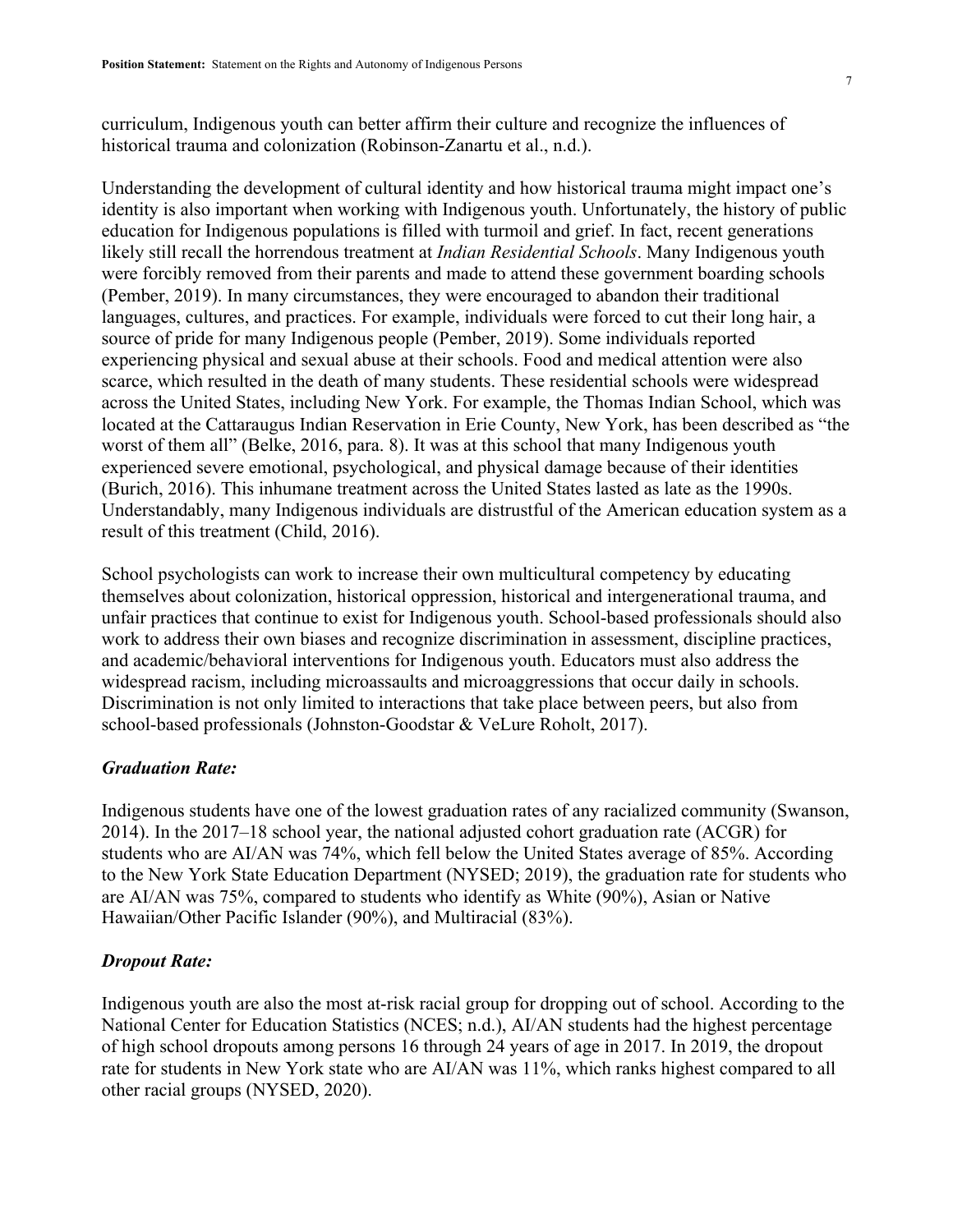#### **Indigenous Symbols, Personalities, and Stereotypes as Mascots**

Mascots are designed to symbolize certain groups or organizations, and typically exist to bring good luck and build a sense of camaraderie. The existence of mascots recalling Indigenous themes and iconography reduces Indigenous identity to stereotypes (Fryberg et al., 2008). National sports teams, including the Cleveland *Indians* and Washington *Redsk\*ns* have recently vowed to change their team names as acknowledgements of the deep-rooted prejudice and pain associated with such characterizations**.** Despite this, over 1,000 Indigenous mascots remain in use in the United States at this time, according to the National Congress of American Indians (2013).

NYASP supports culturally responsive practices that ensure equity and fairness for all children and youth (NASP, 2020a). While some support the use of Indigenous mascots, believing that they reflect positively on Indigenous peoples, research studies have consistently shown that the use of mascots and Indigenous symbols and imagery have a negative impact on not only Indigenous, but all students (American Psychological Association [APA], 2005). It is important to understand these negative effects of symbols, logos, and mascots depicting stereotypical Indigenous imagery to support Indigenous people within our school communities. A comprehensive review done by Davis-Delano et al. (2020) indicated that exposure to Indigenous mascots, or stereotypical Indigenous portrayals have been shown to have many negative effects on Indigenous persons, including lowered self-esteem, lowered opinion of future personal achievement, lowered opinion of community worth (Fryberg et al., 2008, as cited in Davis-Delano et al., 2020), and increased feelings of depression, stress, hostility, and distress (LaRocque, 2011, as cited in Davis-Delano et al., 2020).

In addition to their effects on Indigenous people, mascots have been found to have indirect effects on non-Indigenous people who view the mascots. Exposure to Indigenous mascots has been shown to increase implicit negative stereotyping of Indigenous peoples (Freng & Willis-Esqueda, 2011). Additionally, similar *ethnic brand imagery* was found to affect people differently according to their political identity, with more liberal participants developing stronger stereotypes, possibly due to possessing more malleable views (Angle et al., 2017). Chaney et al. (2011) found that Indigenous mascot depictions were viewed more negatively than White mascots (e.g., Notre Dame Fighting Irish). Non-Indigenous participants with a more negative bias towards Indigenous mascots also viewed their Indigenous partners more stereotypically than non-Indigenous partners. Chaney and colleagues predicted that these findings indicated an implicit bias against Indigenous peoples resulting in stereotypical, and ultimately negative, expectations. Additionally, exposure to Indigenous mascots were found to cause those with prejudiced attitudes towards Indigenous peoples to rate them as more stereotypically aggressive (Burkley et al., 2017). Additionally, those mascot supporters were found to more easily believe negative information relating to Indigenous persons (Kraus et al., 2019).

NYASP supports the abolition of practices that may have widespread negative consequences, as school psychologists have professional and ethical obligations to those that they support. In recognizing the negative social/emotional effects of Indigenous mascots on both Indigenous and non-Indigenous populations, school psychologists must uphold their professional and ethical obligations to mitigate these effects to support the wellbeing of their students. According to the NASP Professional Standards (2020b), school psychologists must promote school, family, and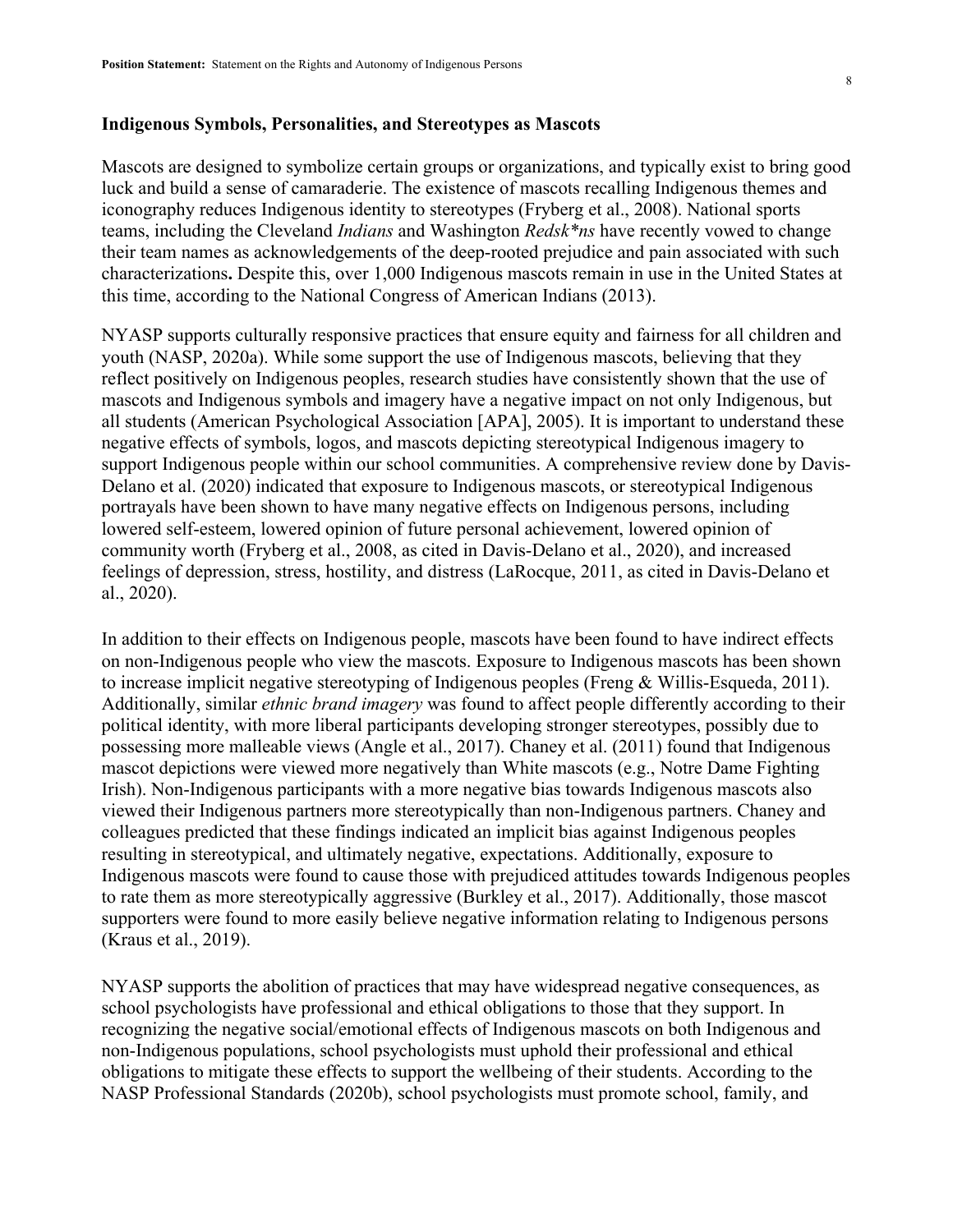community environments that are safe and healthy for students, provide services that support a positive school climate, and should promote connectedness for students, staff, families, and communities. Therefore, it is the duty of school psychologists to recognize the use of Indigenous representations as mascots as detrimental to the overall well-being of students, staff, and school community members.

School psychologists understand the need to create safe, protected, and culturally respectful learning environments for Indigenous students to promote their sense of belonging in school and community settings (NASP, 2020a). Consequently, school psychologists must also recognize the existence of adverse educational climates and the direct harm they may cause to student health or well-being. New York State school psychologists understand that the DASA (2013) defines bullying and harassment as occurring when a *hostile environment* is created "by conduct...that has or would have the effect of unreasonably and substantially interfering with a student's educational performance, opportunities or benefits, or mental, emotional or physical well-being" (DASA, n.d., slide 14). As the use of Indigenous symbols, personalities, and stereotypes as mascots has been shown to be detrimental to Indigenous students' wellbeing, it can be said to, potentially, violate the Dignity Act.

Based on the abundance of research, as well as similar position statements of other professional organizations including the APA and NASP, NYASP opposes the use of Indigenous images by institutions of higher education as sports mascots, potentially perpetuating stereotypes and prejudices. School psychologists can work within their domain of practice to consult and collaborate with stakeholders in the school district who are involved in making decisions regarding school mascots. As a core tenet of the Indigenous Conceptual Framework (NASP, 2020a), school psychologists can also continue to advocate for Indigenous children and youth by maintaining reciprocally trusting and respectful relationships with students and families and helping to create opportunities for Indigenous peoples to remain partners in their school communities. Specifically, school psychologists can advocate for sovereignty and strive for intentionality in their relationships with Indigenous students and families within their school communities. In doing so, school psychologists can remain responsive to the unique needs of Indigenous cultures and continue to learn how to best serve the needs of their communities.

#### **Recommendations for the Field**

NYASP calls for a renewed focus on the accurate and comprehensive portrayal of Indigenous history and culture in schools in New York State. NYASP also calls for school psychologists to engage in culturally-responsive practices when it comes to their work with Indigenous students and families. Finally, NYASP calls for an immediate end to the use of Indigenous symbols as mascots for schools and school-associated sports teams.

Specifically, NYASP submits the following recommendations:

- 1. School psychologists should study the Indigenous Conceptual Framework in order to understand how to begin to work effectively with Indigenous communities (NASP, 2020a).
- 2. For too long, the tendency has been for Indigenous culture and history to be taught from a Euro-centric point of view. Teaching Indigenous history and culture accurately and comprehensively as opposed to an add-on to "White" European history promotes culturally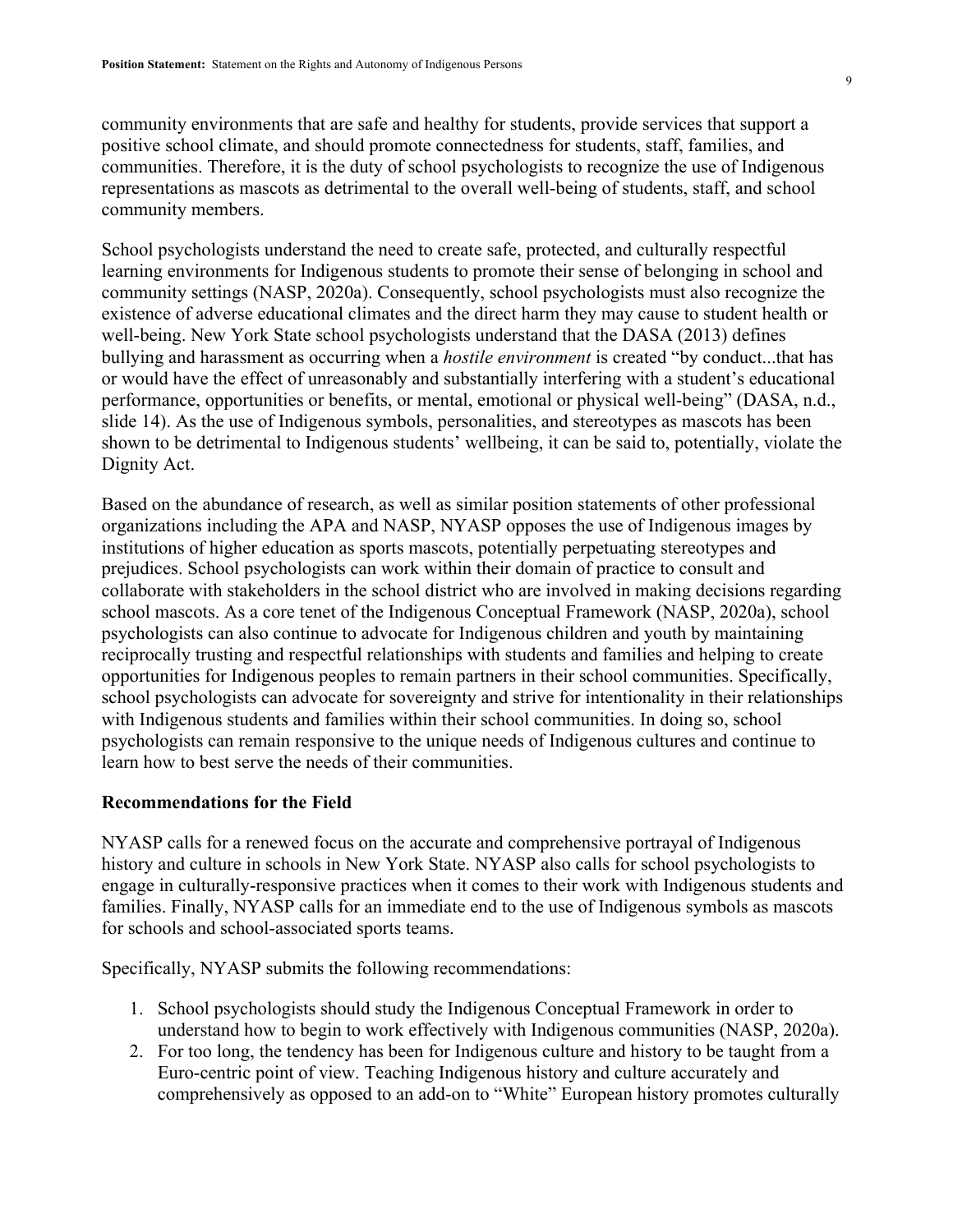responsive practice. With training in diversity and multiculturalism, school psychologists are in unique positions to advocate for changes in curriculum at the state and national levels. In addition, if given the opportunity, school psychologists are encouraged to sit on curriculum writing teams for their school districts to help make such changes. With the announcement from the New York State Board of Regents regarding an initiative to advance diversity, equity, and inclusion in New York schools, we are at a pivotal point of addressing how we educate our students (NYSED, 2021).

- 3. Research indicates that students from Indigenous backgrounds are at greater risk for being disproportionately represented in the population of students who receive special education services, and of leaving school prior to graduation (NASP, 2020a). School psychologists should advocate for the implementation of culturally-responsive curricula and interventions at all three tiers of a Multi-Tier System of Supports (MTSS) model, and are utilizing fair assessment practices when evaluating student progress and determining eligibility for special education services (NASP, 2020b).
- 4. "Many Indigenous languages naturally reflect culturally specific nonbinary gender identities, which includes the fluid nature of gender and sexual identity. These nonbinary gender identities came with social and cultural responsibilities within their respective tribal communities" (NASP, 2020a, p. 1). School psychologists should have an expansive understanding of gender identity and should acknowledge the differences between sex and gender in order to work effectively with students both within, and outside of, the Indigenous community.
- 5. School districts should take opportunities to collaborate with leaders of Indigenous nations. It is well known that the field of school psychology consists mainly of females who are White (Walcott et al., 2018). Even if well-intentioned, we should not take action without input from the local nations that are reflected in our school demographic. Doing so is likely to cause harm to students, families, and their communities. It would be irresponsible to make assumptions on behalf of Indigenous populations without engaging them in this process. As school psychologists, we should act as reliable partners who understand the deplorable history of treatment who work to respect, elevate, and support the needs of the Indigenous communities we serve.
- 6. School administrators and curriculum writing teams should work with leaders of Indigenous nations when designing curriculum regarding how we teach about Indigenous history. The involvement of Indigenous leaders will ensure that curriculum takes on a multicultural perspective.
- 7. Finally, and of particular relevance to those school psychologists who work *outside of Indigenous communities*, Indigenous symbols, images, personalities, and other stereotypes have been used as mascots for non-Indigenous institutions such as schools and sports teams, to the detriment of Indigenous communities. School psychologists who serve Indigenous populations are encouraged to work with their school administration to build robust relationships with tribal leaders to ensure that the aforementioned recommendations are applied in a manner consistent with local tribal customs and beliefs.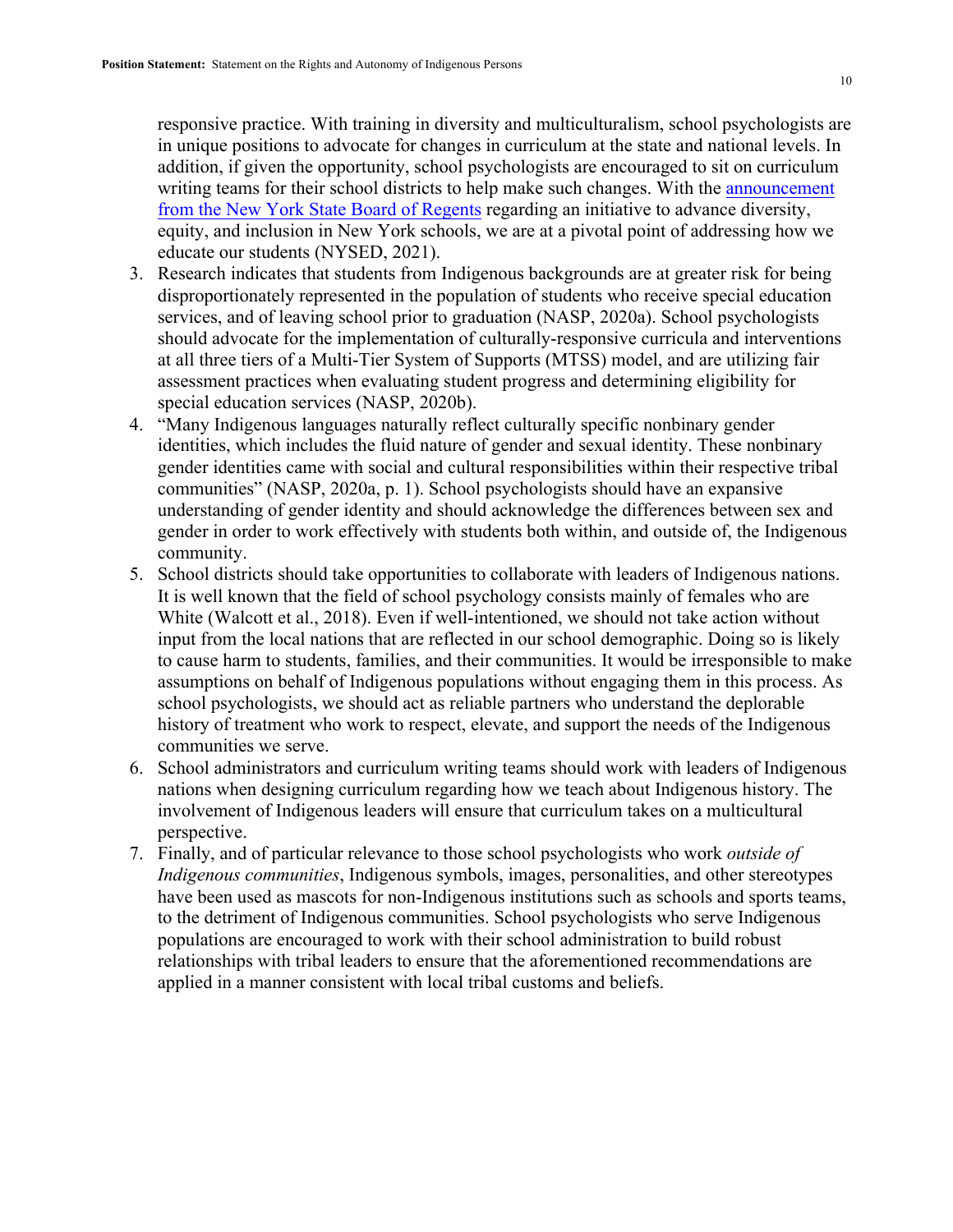#### **References**

- American Psychological Association (2005). *APA Resolution Recommending the Immediate Retirement of American Indian Mascots, Symbols, Images, and Personalities by Schools, Colleges, Universities, Athletic Teams, and Organizations* [Position Statement]. American Psychological Association. https://www.apa.org/about/policy/mascots.pdf
- Angle, J. W. , Dagogo-Jack, S. W., Forehand, M. R., & Perkins, A. W. (2017). Activating stereotypes with brand imagery: The role of viewer political identity. *Journal of Consumer Psychology, 27*(1), 84– 90. https://doi.org/10.1016/j.jcps.2016.03.004
- Belke, T. (2016, November 24). *The Thomas Indian School: A forgotten tragedy.* WGRZ. https://www.wgrz.com/article/news/the-thomas-indian-school-a-forgotten-tragedy/71-355708973
- Borowsky, I. W., Resnick, M. D., Ireland, M., & Blum, R. W. (1999). Suicide attempts among American Indian and Alaska Native youth: Risk and protective factors. *Archives of Pediatrics & Adolescent Medicine, 153*(6), 573–580. https://doi.org/10.1001/archpedi.153.6.573
- Burich, K. R. (2016). *The Thomas Indian School and the "irredeemable" children of New York (The Iroquois and their neighbors).* Syracuse University Press. https://doi.org/10.1353/nyh.2019.0008
- Burkley, M., Burkley, E., Andrade, A., Bell, A. C. (2017). Symbols of pride or prejudice? Examining the impact of Native American sports mascots on stereotype application. *The Journal of Social Psychology*, 157(2), 223–235. https://doi.org/10.1080/00224545.2016.1208142
- Chaney, J., Burke, A., & Burkley, E. (2011). Do American Indian mascots = American Indian people? Examining implicit bias towards American Indian people and American Indian mascots. *American Indian and Alaska Native Mental Health Research 18*(1): 42–62. https://doi.org/10.5820/aian.1801.2011.42.
- Chee, C. L., Shorty, G., & Robinson Kurpius, S. E. (2019). Academic stress of Native American undergraduates: The role of ethnic identity, cultural congruity, and self-beliefs. *Journal of Diversity in Higher Education, 12*(1), 65-73. https://doi.org/10.1037/dhe0000094
- Chiňas, B. N., Spindler, L. S., & Spindler, G. D. (2002). *The Isthmus Zapotecs: A Matrifocal Culture of Mexico*. Harcourt Brace College Publishers.
- Child, B. J. (2016). Indian boarding schools. *Journal of Curriculum and Pedagogy, 13*(1), 25-27. https://doi.org/10.1080/15505170.2016.1138259
- Cook-Morales, V. J., Robinson-Zañartu, C. A., & Duren Green, T.. (2006). When Part of the problem becomes part of the solution: Moving from evaluation to assessment. *The Special Edge, 20*(1), 3- 4,14.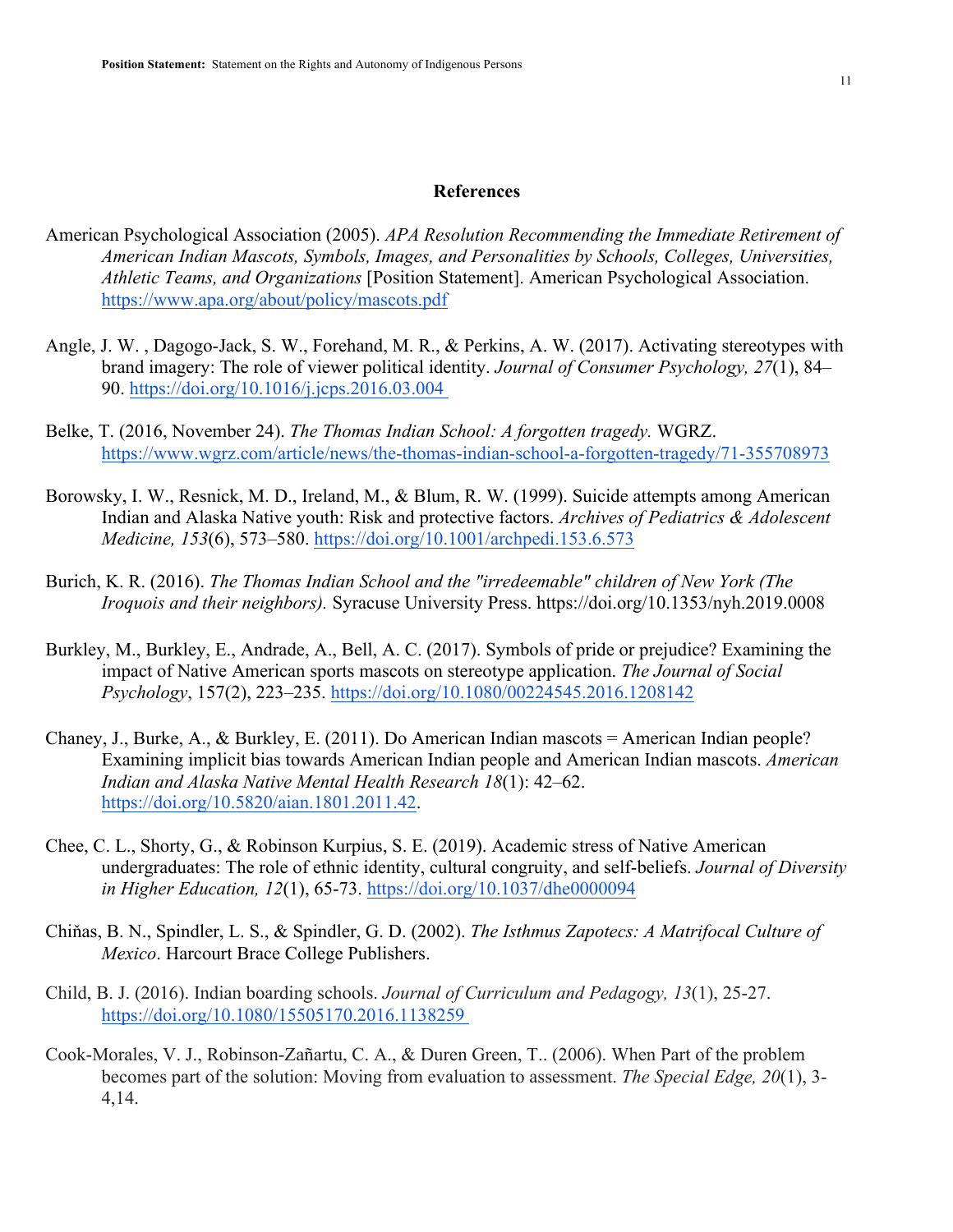- Cormier, D. C., McGrew, K. S., & Ysseldyke, J. E. (2014). The influences of linguistic demand and cultural loading on cognitive test scores. *Journal of Psychoeducational Assessment, 32*(7), 610-623. https://doi.org/10.1177%2F0734282914536012
- Dauphinais, P., Robinson-Zañartu, C., Charley, E., Melroe, O., & Baas, S.A. (2018). Using the Indigenous conceptual framework in assessment - part 1: A Native American perspective. *Communique, 47*(1), 24-25.
- Davis-Delano, L. R., Gone, J. P., & Fryberg, S. A. (2020). The psychosocial effects of Native American mascots: A comprehensive review of empirical research findings. *Race Ethnicity and Education*. *23*(5), 613-633. https://doi.org/10.1080/13613324.2020.1772221
- Dunbar-Ortiz, R. (2019). *An indigenous peoples' history of the United States.* Beacon Press.
- Freng, S., & Willis-Esqueda, C. (2011). A question of honor: Chief Wahoo and American Indian stereotype activation among a university based sample. *The Journal of social psychology, 151*(5), 577-591. https://doi.org/10.1080/00224545.2010.507265
- Fryberg, S. A., Markus, H. R., Oyserman, D., & Stone, J. M. (2008). Of warrior chiefs and Indian princesses: The psychological consequences of American Indian mascots. *Basic and Applied Social Psychology, 30*(3), 208-218. https://doi.org/10.1080/01973530802375003
- Garrett, M. T., Parrish, M., Williams, C., Grayshield, L., Portman, T. A. A., Rivera, T. E., & Maynard, E. (2013). Invited commentary: Fostering resilience among Native American youth through therapeutic intervention. *Journal of Youth and Adolescence, 43*(3), *470-490*. https://doi.org/10.1007/s10964-013-0020-8
- Gibson, D. K. (2019, November). *Native language: Modern terms for understanding Native America.* The Aspen Institute. https://www.aspeninstitute.org/blog-posts/native-language-modern-terms-forunderstanding-native-america/
- Goforth, A. N., Yosai, E. R., Brown, J. A., & Shindorf, Z. R. (2017). A multi-method inquiry of the practice and context of rural school psychology. *Contemporary school psychology, 21*(1), 58-70. https://doi.org/10.1007/s40688-016-0110-1
- Hunt, S. (2016). *An introduction to the health of two-spirit people: Historical, contemporary and emergent issues.* National Collaborating Centre for Aboriginal Health. https://www.familleslgbt.org/documents/pdf/HealthTwoSpirit\_ENG.pdf
- Jaramillo, J., Mello, Z. R., & Worrell, F. C. (2015). Ethnic identity, stereotype threat, and perceived discrimination among Native American adolescents. *Journal of Research on Adolescence, 26*(4), 769-775. https://doi.org/10.1111/jora.12228
- Johnston-Goodstar, K. & VeLure Roholt, R. (2017) "Our kids aren't dropping out; they're being pushed out": Native American students and racial microaggressions in schools. *Journal of Ethnic & Cultural Diversity in Social Work*, *26*(1-2), 30-47. https://doi.org/10.1080/15313204.2016.1263818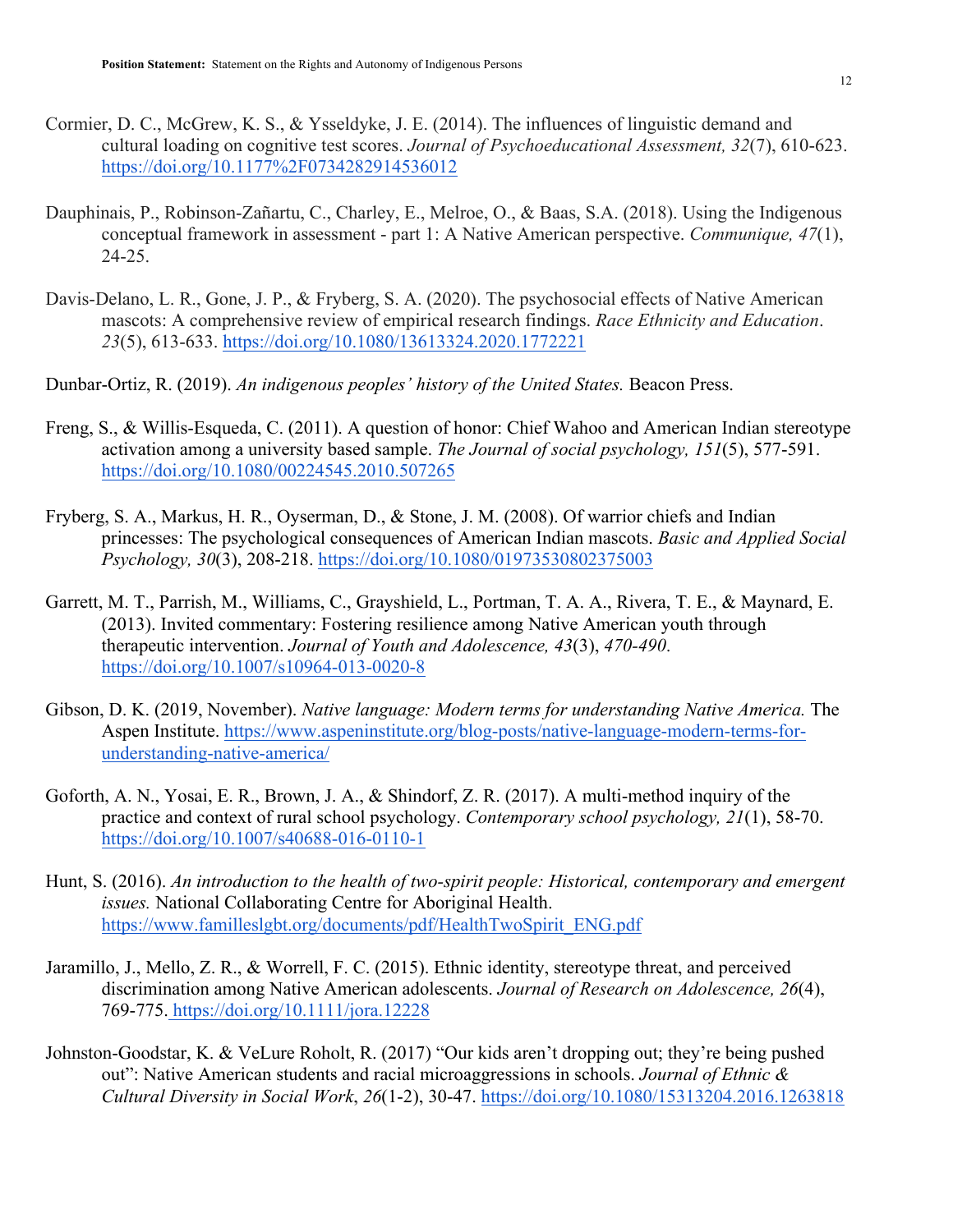- Kraus, M. W., Brown, X, & Swoboda, H. (2019). Dog whistle mascots: Native American mascots as normative expressions of prejudice. *Journal of Experimental Psychology*, 84. https://doi.org/10.1016/j.jesp.2019.04.008
- LaRocque, A. R., McDonald, J. D., Weatherly, J. N., & Ferraro, F. R. (2011). Indian sports nicknames/logos: Affective difference between American Indian and non-Indian college students. *American Indian and Alaska Native Mental Health Research*: The Journal of the National Center,  $18(2)$ ,  $1-16$ .
- Mackin, J., Perkins, T., & Furrer, C. (2012). The power of protection: A population-based comparison of Native and non-Native youth suicide attempters. *American Indian and Alaska Native Mental Health Research,19*(2), 20–54. https://doi.org/10.5820/aian.1902.2012.20
- Maybury-Lewis, D. (2005, March). Defining indigenous. *Cultural Survival Quarterly Magazine.*  https://www.culturalsurvival.org/publications/cultural-survival-quarterly/defining-indigenous
- National Association of School Psychologists. (2020a). *Position Statement: Effective Service Delivery for Indigenous Children, Youth, Families, and Communities.* https://www.nasponline.org/x26819.xml
- National Association of School Psychologists. (2020b). *The professional standards of the national association of school psychologists.* https://www.nasponline.org/standards-and-certification/nasp-2020-professional-standards-adopted
- National Center for Education Statistics. (n.d.). *Trends in high school dropout and completion rates in the United States*. https://nces.ed.gov/programs/dropout/ind\_02.asp
- National Conference of State Legislatures. (2013, January). *An issue of sovereignty.* https://www.ncsl.org/research/state-tribal-institute/an-issue-ofsovereignty.aspx#:~:text=Tribal%20sovereignty%20refers%20to%20the,to%20regulate%20their% 20internal%20affairs.
- National Congress of American Indians. (2013, October). *Ending the legacy of racism in sports & the era of harmful "Indian" sports mascots.* https://www.ncai.org/attachments/PolicyPaper\_mijApMoUWDbjqFtjAYzQWlqLdrwZvsYfakBwT HpMATcOroYolpN\_NCAI\_Harmful\_Mascots\_Report\_Ending\_the\_Legacy\_of\_Racism\_10\_2013.p df
- Native American Journalists Association. (n.d.). *Reporting and indigenous terminology.*  https://najanewsroom.com/wpcontent/uploads/2018/11/NAJA\_Reporting\_and\_Indigenous\_Terminology\_Guide.pdf
- New York Dignity for All Students Act, NY. Stat. § 801-A (2013). http://public.leginfo.state.ny.us/lawssrch.cgi?NVLWO: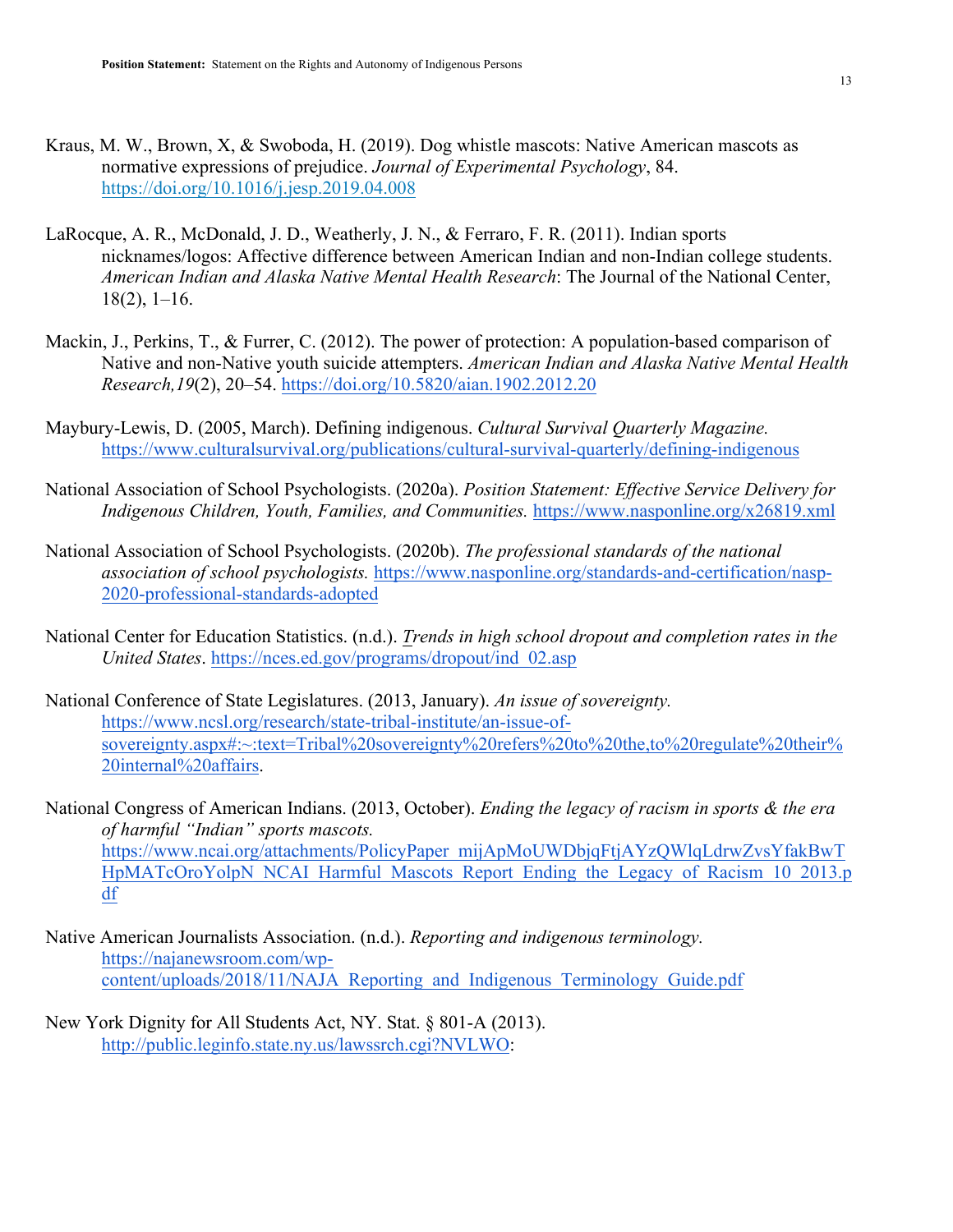- New York State Education Department (n.d.). *Dignity for all students act: Requirements for schools (Tool for training school employees)* [PowerPoint slides). http://p1232.nysed.gov/dignityact/documents/TrainingMaterialsFnl8-31-16.pdf
- New York State Education Department (2017). *New York state K-8 social studies framework.* The University of the State of New York. http://www.nysed.gov/common/nysed/files/programs/curriculum-instruction/ss-framework-k-8a2.pdf
- New York State Education Department. (2019) *NY state graduation rate data 4 year outcome as of August.*  https://data.nysed.gov/gradrate.php?year=2018&state=yes
- New York State Education Department (2021). *New York state board of regents launches an initiative to advance diversity, equity and inclusion in New York schools*. http://www.nysed.gov/news/2021/new-york-state-board-regents-launches-initiative-advancediversity-equity-and-inclusion
- New York State Education Law, NY Educ L § 801. (2012). https://www.nysenate.gov/legislation/laws/EDN/801
- New York University (n.d.). *Culturally responsive curriculum scorecards.*  https://steinhardt.nyu.edu/metrocenter/ejroc/culturally-responsive-curriculum-scorecards
- Pember, M. A. (2019, March 8). Death by civilization. *The Atlantic.*  https://www.theatlantic.com/education/archive/2019/03/traumatic-legacy-indian-boardingschools/584293/
- Robinson-Zañartu, C., Mendoza, N., Wager, J. D., & Mesa, D. (2017). Response to mediated intervention (RTMI): Dynamic assessment in context. *Educational & Child Psychology, 24*(1). https://dx.doi.org/10.1177%2F0022219408326207
- Robinson-Zanartu, C., Pierce, A., Haswood, T., Leigh-Osroosh, K., Kinlicheene, B., Koos, M., Eldably, I., GreenSky, S., Yazzie, R., Gulino-Perez, K., Peterson, R., & Mathos, K. (n.d.). *Native American and Indigenous Scholars Collaborative*. *https://newscenter.sdsu.edu/education/nascp/*
- Swanson, C. (2014, June 02). *U.S. graduation rates break 80%: 2014 report used different calculation methods. Edweek.*http://www.edweek.org/ew/articles/2014/06/05/34research.h33.html?qs=diplomas±count± Native±American±Students
- United States Census Bureau. (n.d.). *U.S. Census Bureau QuickFacts.* https://www.census.gov/quickfacts/fact/table/NY/RHI325219#RHI325219
- United States Department of the Interior. (n.d.). *Bureau of Indian Education (BIE)*. https://www.bia.gov/bie